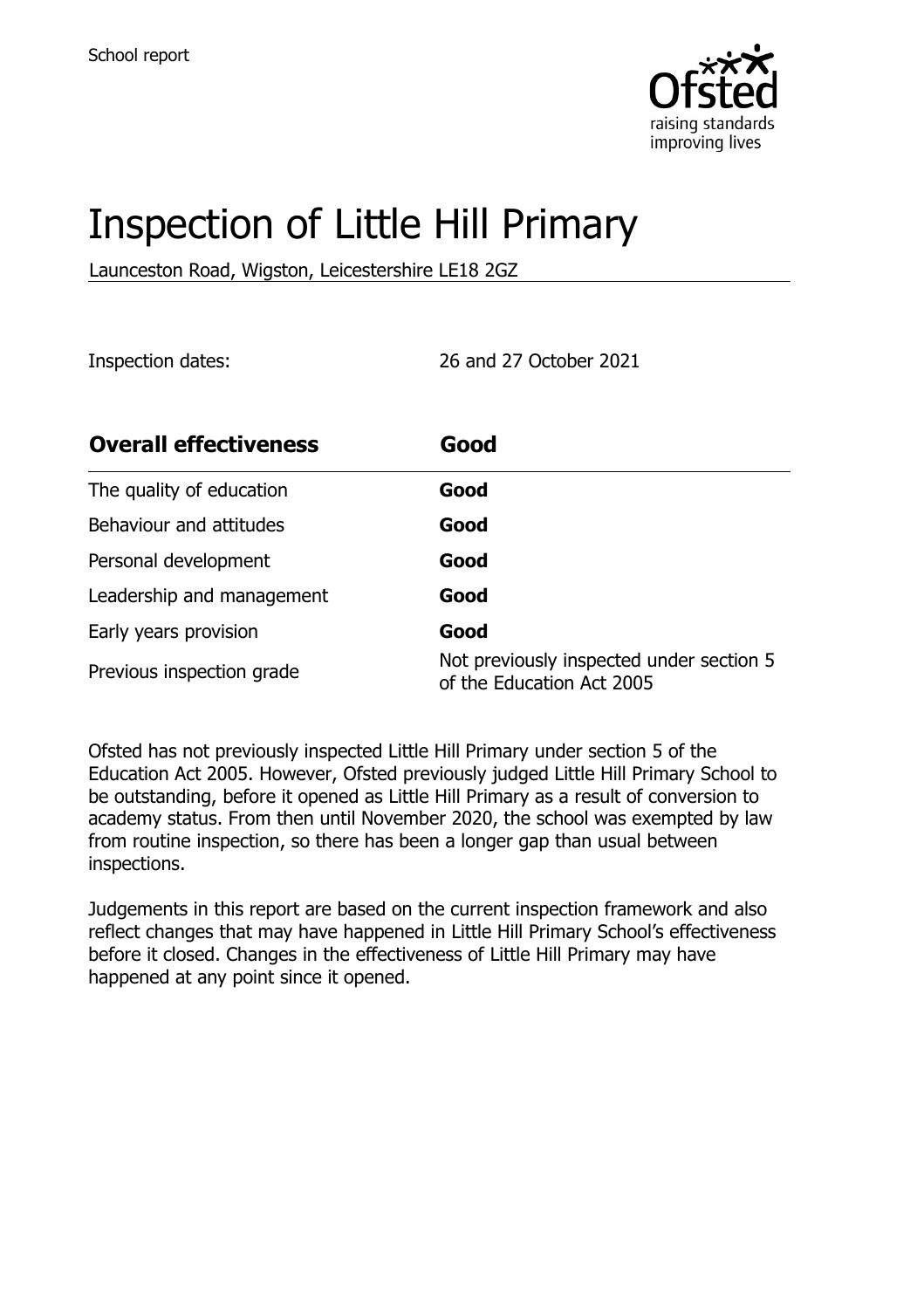

## **What is it like to attend this school?**

Pupils say they enjoy coming to Little Hill each day. Attendance is high. It is a happy place, where they feel safe. They look forward to the 'Wowzer' assemblies in the hall to see whose hard work or good behaviour is celebrated.

Children quickly settle in when they arrive in the Reception Year. Caring staff make them feel secure. They learn new and exciting things, such as about the festival of Diwali, and begin to learn to read right away. Staff across the school want every pupil to succeed, and they make sure the quality of education is good.

Pupils know staff are there to help them learn. They say staff set a good example and that they feel listened to.

Pupils get on well together and move sensibly around the school. Pupils told inspectors that there is a small amount of bullying, but teachers sort it out if it occurs. There are occasional instances where pupils momentarily lose focus. However, teachers quickly notice. They deal with it so that everyone concentrates and can learn. Staff do not allow lessons to be disrupted. Pupils know their school is a place they come to in order to learn.

#### **What does the school do well and what does it need to do better?**

School leaders are aspirational for all pupils and want them to aim high. Leaders make sure that the school gives them 'a flying start' to their education.

The good quality of education at Little Hill Primary ensures that when children enter the early years, they begin to learn without delay. The curriculum is exciting, and children want to pay attention so that they can know new things. Children start to learn phonics so that they can read words such as 'bad' and 'cob'. Staff in the Reception Year and across the school also help to develop pupils' love of books. They read much-enjoyed stories to them in school, and the '10 10 reading pledge' promotes reading at home too. Pupils become confident, fluent and keen readers. Staff are helping those at the early stages of reading to catch up.

The different subjects are well planned. Leaders and staff are clear about exactly what they want pupils to know at different points. Teachers teach lessons in a careful order, so that pupils' knowledge builds over time. For example, in science in Year 1, pupils learn to identify different plants. In Year 2, pupils learn to observe and describe how seeds and bulbs grow into mature plants. The curriculum is also taught well. Teachers make sure they repeat things enough for pupils to remember them. Pupils are able to recall quickly, for instance, mathematical facts and multiplication tables.

The support that staff give to those pupils with special educational needs and/or disabilities (SEND) is effective. This helps these pupils to learn alongside their peers and to achieve well. Like all pupils, they remember good amounts and are well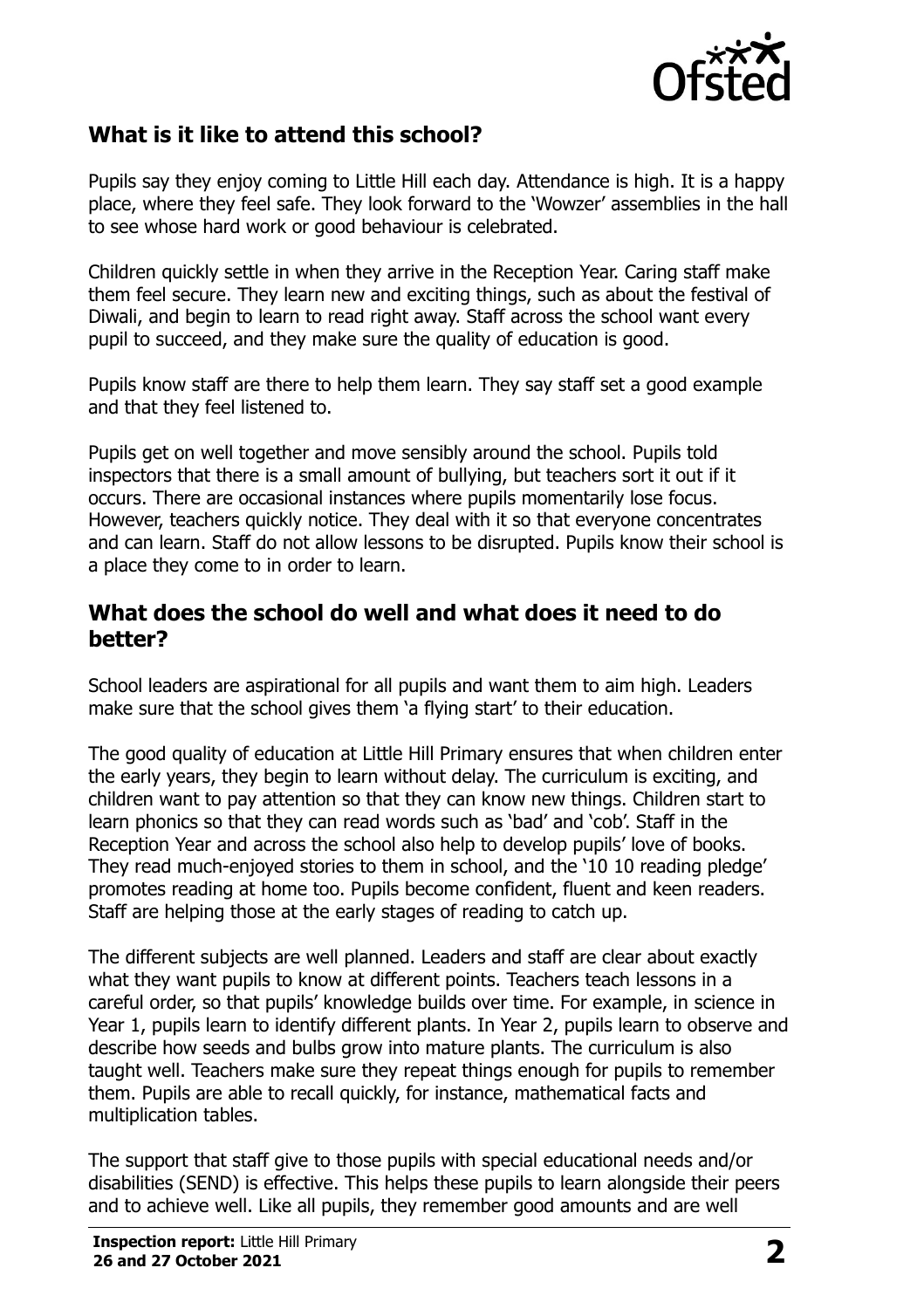

prepared for the next stage of their education.

Overall, teachers assess well what pupils know. However, in some subjects, such as history, the current system for assessment does not check well enough what pupils have learned. This means that teachers are not identifying which parts of the curriculum pupils need to revisit.

Pupils' behaviour and attitudes are good. They pay attention in class, listen, follow instructions and work hard. Their exercise books are tidy and handwriting is neat. Teachers get the best out of pupils. Classrooms are busy, purposeful places where lessons proceed smoothly without interruption. Pupils get on well. They are polite to each other and respectful of adults. At lunchtimes and breaktimes, they play and chat happily.

The school's personal development programme is effective. Pupils learn important knowledge about relationships and how to stay safe, including when using new technology. They can explain in detail how the school helps to develop their character, encouraging them to 'dare to be different'. Pupils know that it is important to be respectful to everyone. They have a sufficiently secure understanding of fundamental British values. They also learn about cultures different to their own. Inspectors were greeted using Turkish phrases which pupils had recently learned. Stays at Beaumanor Hall and at Cromer give pupils valuable outdoor experiences away from home. There is high-quality pastoral support for those pupils who, for example, are experiencing trauma or who need help due to anxiety, including because of the COVID-19 pandemic.

Senior leaders have the strong backing of staff, who appreciate the training leaders give them to improve their skills. They feel treated well and respected. They believe that leaders support them and help to manage their workload. A very large majority of parents would recommend the school to others.

# **Safeguarding**

The arrangements for safeguarding are effective.

Leaders make sure that all staff receive regular safeguarding training. Staff know the signs that could mean that, for example, a pupil is being abused, radicalised or being drawn into a gang. There is an alert 'it could happen here' approach. Staff know they must report any concerns to leaders. Leaders, in turn, take swift and appropriate action to help pupils at risk. They keep detailed records and work with external agencies wherever appropriate. They have clear procedures for the safe recruitment of staff.

Pupils say that if they feel worried about something, they can approach members of staff. Those who have done so say that it has really helped them.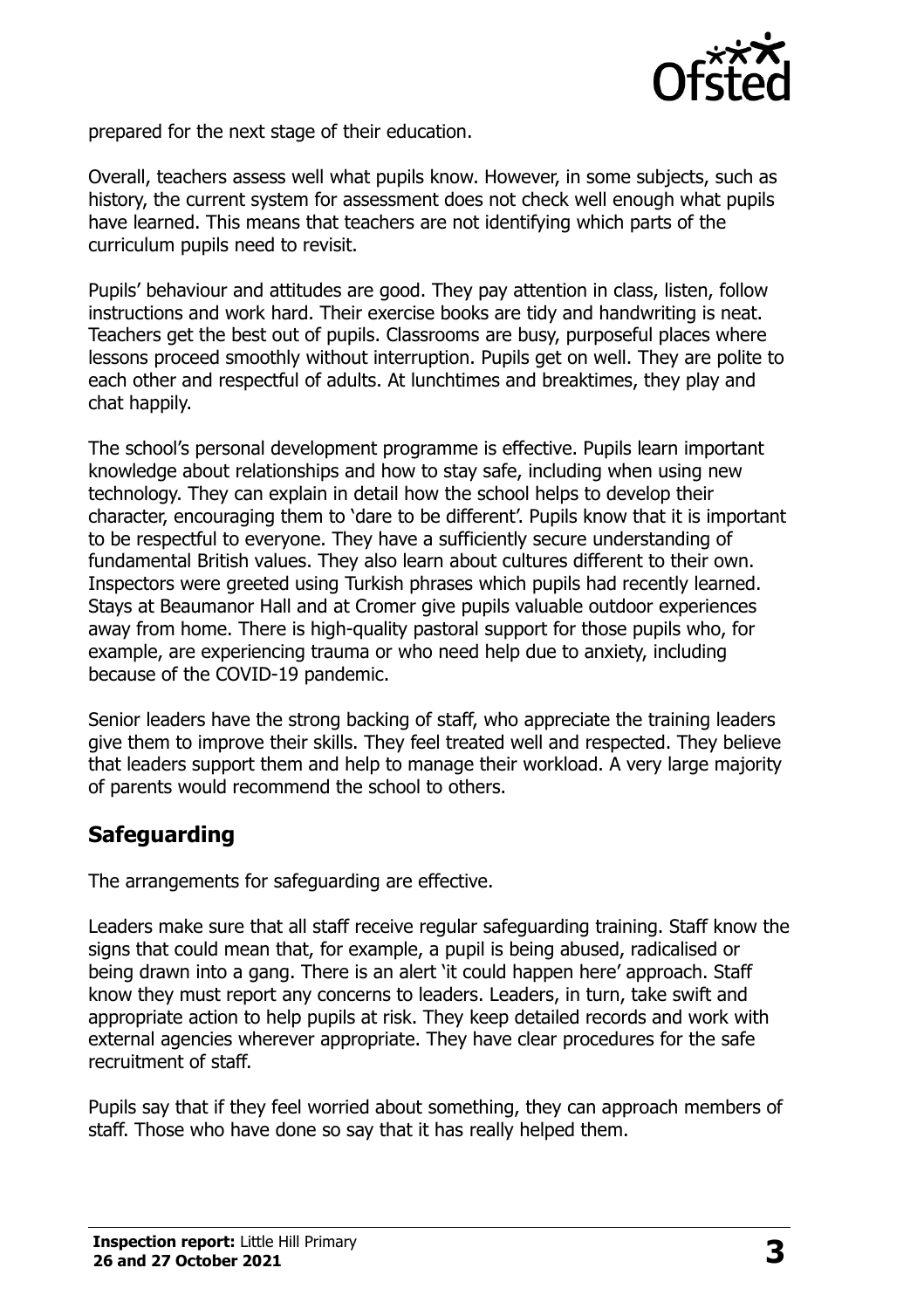

# **What does the school need to do to improve?**

#### **(Information for the school and appropriate authority)**

■ Leaders recognise that, in some foundation subjects, the system of assessment does not match the school's curriculum with sufficient precision. This risks leaders not being able to identify exactly what pupils have remembered over the long term. Leaders should ensure that they enact their plans to revise assessment, so it reflects and records precisely what pupils have learned.

### **How can I feed back my views?**

You can use [Ofsted Parent View](http://parentview.ofsted.gov.uk/) to give Ofsted your opinion on your child's school, or to find out what other parents and carers think. We use information from Ofsted Parent View when deciding which schools to inspect, when to inspect them and as part of their inspection.

The Department for Education has further quidance on how to complain about a school.

If you are the school and you are not happy with the inspection or the report, you can [complain to Ofsted.](http://www.gov.uk/complain-ofsted-report)

### **Further information**

You can search for [published performance information](http://www.compare-school-performance.service.gov.uk/) about the school.

In the report, '[disadvantaged pupils](http://www.gov.uk/guidance/pupil-premium-information-for-schools-and-alternative-provision-settings)' refers to those pupils who attract government pupil premium funding: pupils claiming free school meals at any point in the last six years and pupils in care or who left care through adoption or another formal route.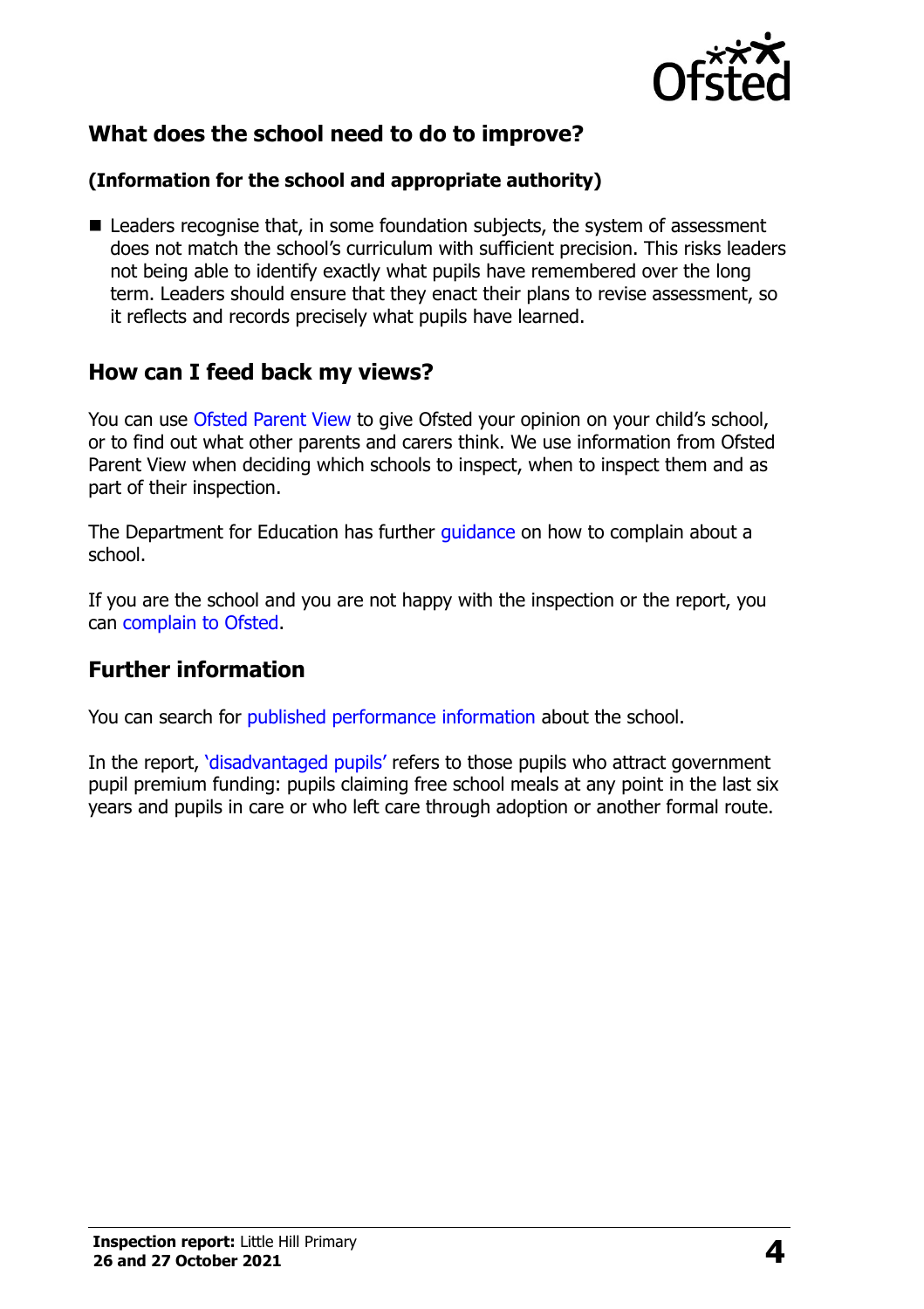

# **School details**

| Unique reference number             | 142261                       |
|-------------------------------------|------------------------------|
| <b>Local authority</b>              | Leicestershire               |
| <b>Inspection number</b>            | 10199392                     |
| <b>Type of school</b>               | Primary                      |
| <b>School category</b>              | Academy converter            |
| Age range of pupils                 | 4 to 11                      |
| <b>Gender of pupils</b>             | Mixed                        |
| Number of pupils on the school roll | 420                          |
| <b>Appropriate authority</b>        | Board of trustees            |
| <b>Chair of trust</b>               | Dr Jonathan Tedds            |
| <b>Headteacher</b>                  | Vina Pankhania               |
| <b>Website</b>                      | www.littlehill.leics.sch.uk/ |
| Date of previous inspection         | Not previously inspected     |

# **Information about this school**

■ The school is part of the OWLS (Oadby, Wigston & Leicestershire Schools) Academy Trust.

# **Information about this inspection**

The inspectors carried out this inspection under section 5 of the Education Act 2005.

This was the first routine inspection the school received since the COVID-19 pandemic began. Inspectors discussed the impact of the pandemic with school leaders and have taken that into account in their evaluation.

In order to judge the quality of education, inspectors focused the inspection on specific subjects of the curriculum. They undertook deep dives in reading, mathematics, science and history. This involved meeting with senior and subject leaders, scrutinising curriculum planning and visiting lessons where pupils were learning these subjects. They met pupils from the lessons and looked at their work in these and in other subjects. They held meetings with teachers about the curriculum they were delivering. Inspectors heard children in different year groups read books. Inspectors looked at other subjects of the curriculum in less depth.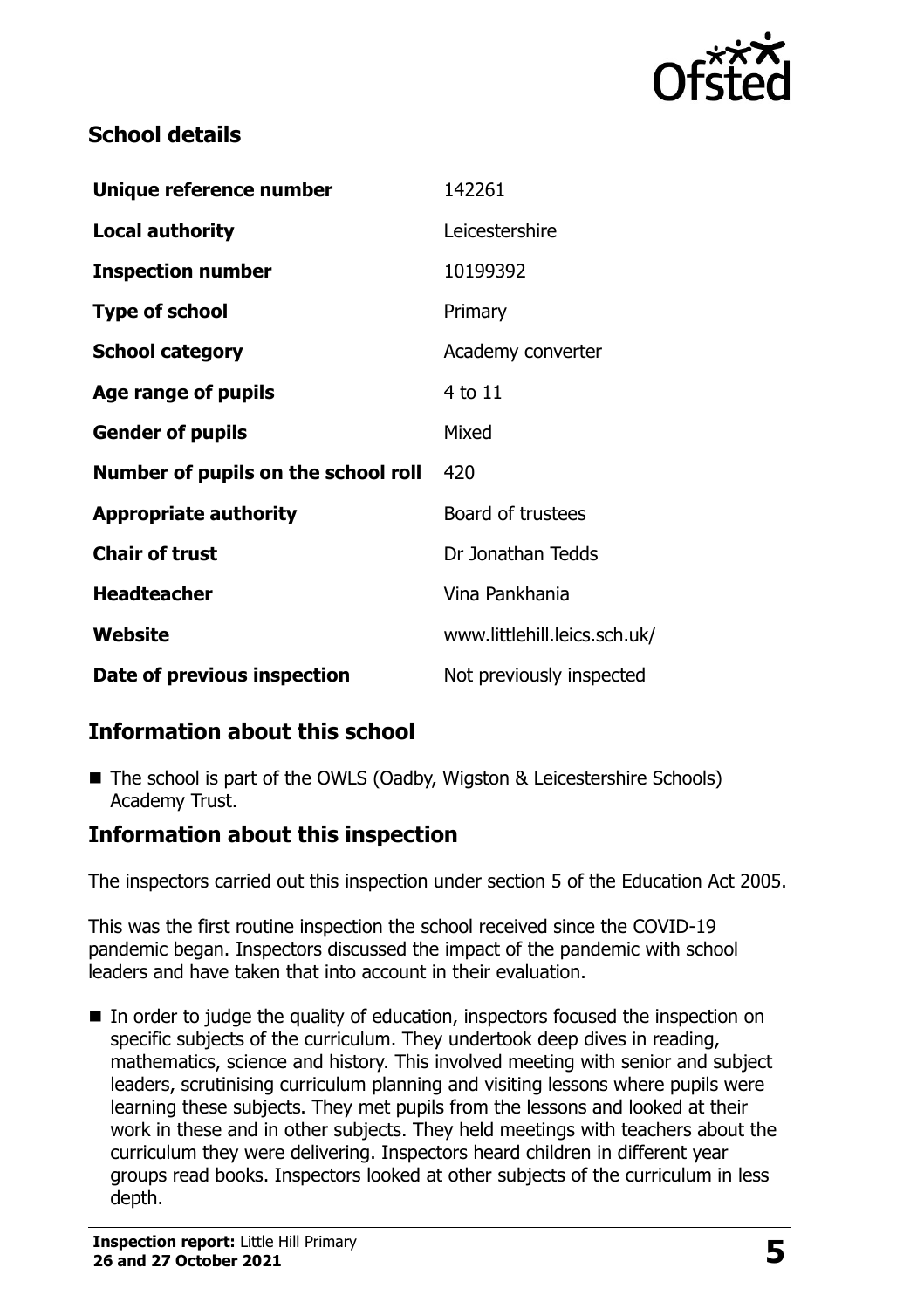

- Inspectors met with representatives of the local governing body and the coordinator for pupils with SEND. They spoke with representatives of the multiacademy trust. Inspectors read a wide variety of school documents, including the school development plan. They also spoke with other members of staff, such as midday supervisors.
- Inspectors took note of the responses to Ofsted Parent View, met with parents at the start of the school day and considered the results of the Ofsted staff questionnaire.
- In order to judge the effectiveness of safeguarding, inspectors read the school's relevant policies, scrutinised the single central record, checked the school's procedures for the safe recruitment of staff and interviewed the designated lead for safeguarding. They also spoke with staff to check details of their safeguarding knowledge and training, that staff understood the importance of their responsibility to report any safeguarding concerns without delay and if they knew the procedure to do this. Inspectors also checked samples of safeguarding records.

#### **Inspection team**

| Roary Pownall, lead inspector | Her Majesty's Inspector |
|-------------------------------|-------------------------|
| Jayne Ashman                  | Her Majesty's Inspector |
| Rakesh Patel                  | Her Majesty's Inspector |
| Peter Johnson                 | Ofsted Inspector        |